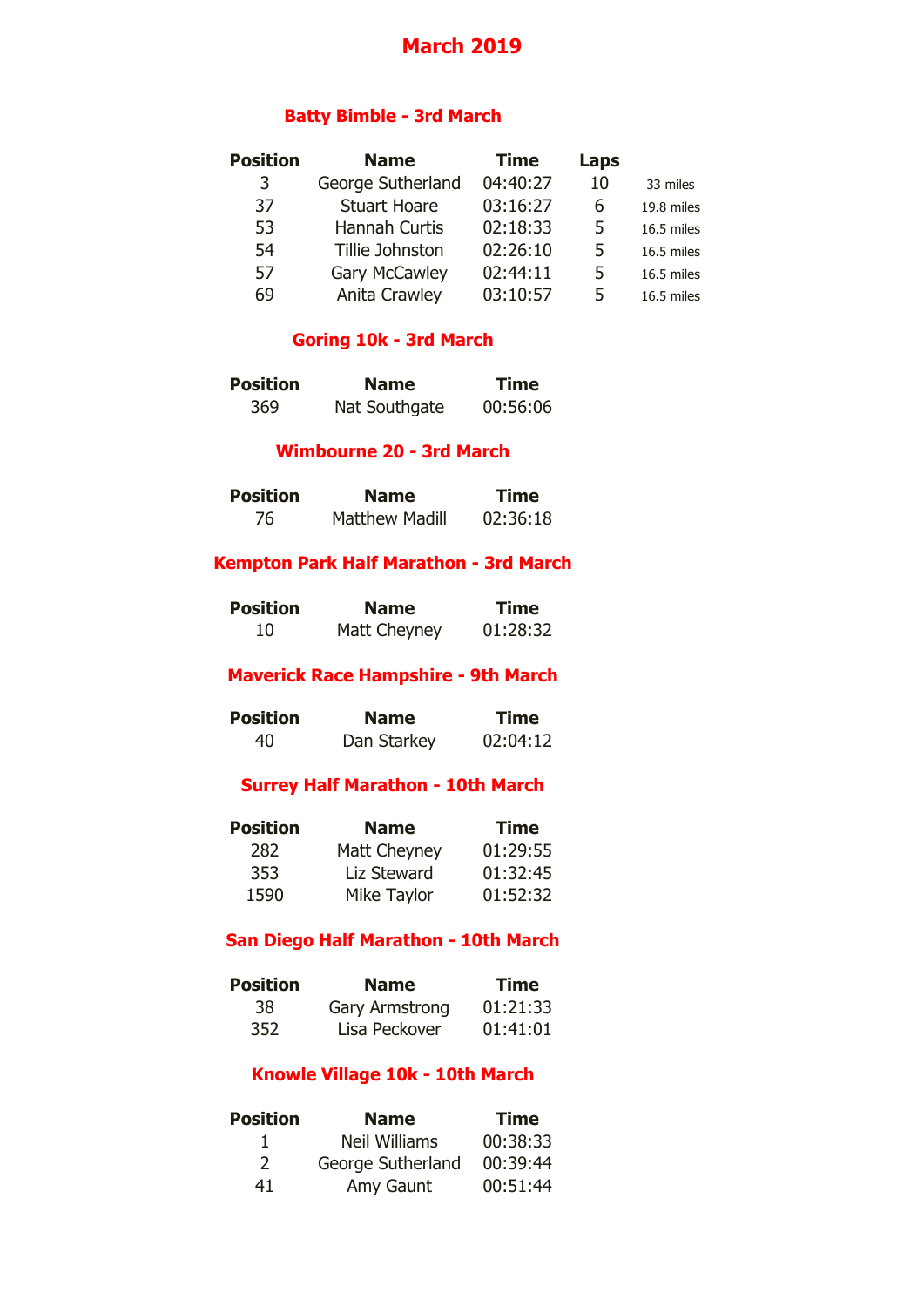# **March 2019**

# **Reading Half Marathon - 17th March**

| <b>Position</b> | <b>Name</b> | <b>Time</b> |
|-----------------|-------------|-------------|
| 477             | Matt Madill | 01:28:41    |

#### **Hampton Court Palace Half Marathon - 17th March**

| <b>Position</b> | <b>Name</b>          | <b>Time</b> |                      |
|-----------------|----------------------|-------------|----------------------|
| 107             | <b>Kirsty Aked</b>   |             | 01:30:55 2nd F Vet40 |
| 340             | <b>Hannah Curtis</b> | 01:39:42    |                      |

### **HRRL Fleet Half Marathon - 17th March**

| Position | <b>Name</b>               | Time     |
|----------|---------------------------|----------|
| 120      | <b>Neil Williams</b>      | 01:20:04 |
| 187      | <b>Gary Armstrong</b>     | 01:23:01 |
| 195      | <b>Rob Wilson</b>         | 01:23:28 |
| 428      | Matt Cheyney              | 01:29:04 |
| 468      | Simon Burrough            | 01:29:25 |
| 473      | <b>Chris Conrwell</b>     | 01:29:35 |
| 548      | <b>Liz Steward</b>        | 01:31:39 |
| 610      | Paul Welch                | 01:33:20 |
| 833      | <b>Nic Minter</b>         | 01:38:03 |
| 893      | <b>Suzanne Richardson</b> | 01:38:46 |
| 1183     | Linda Taylor              | 01:44:49 |
| 1268     | Lisa Peckover             | 01:46:52 |
| 1379     | <b>Stuart Hoare</b>       | 01:49:02 |
| 1401     | Darren Phillips           | 01:49:28 |
| 1451     | <b>Gary McCawley</b>      | 01:49:24 |
| 1457     | Roger Jones               | 01:50:12 |
| 1502     | Mike Taylor               | 01:50:15 |
| 1745     | <b>Graham Clarke</b>      | 01:55:30 |
| 1801     | Jenny Parks               | 01:56:43 |
| 1930     | <b>Anita Crawley</b>      | 01:59:02 |
| 2004     | Caroline Whiting          | 02:01:21 |
| 2219     | <b>Clare Welch</b>        | 02:08:57 |
| 2551     | <b>Martin Shaw</b>        | 02:25:32 |

# **Eastleigh 10k - 24th March**

| <b>Position</b> | <b>Name</b>           | <b>Time</b> |
|-----------------|-----------------------|-------------|
| 413             | Simon Cooper          | 00:44:15    |
| 803             | James Cocksedge       | 00:49:12    |
| 1228            | Sophie Allen          | 00:53:46    |
| 1374            | <b>Philip Turrell</b> | 00:56:01    |
| 2468            | <b>Nick Bailey</b>    | 01:18:52    |